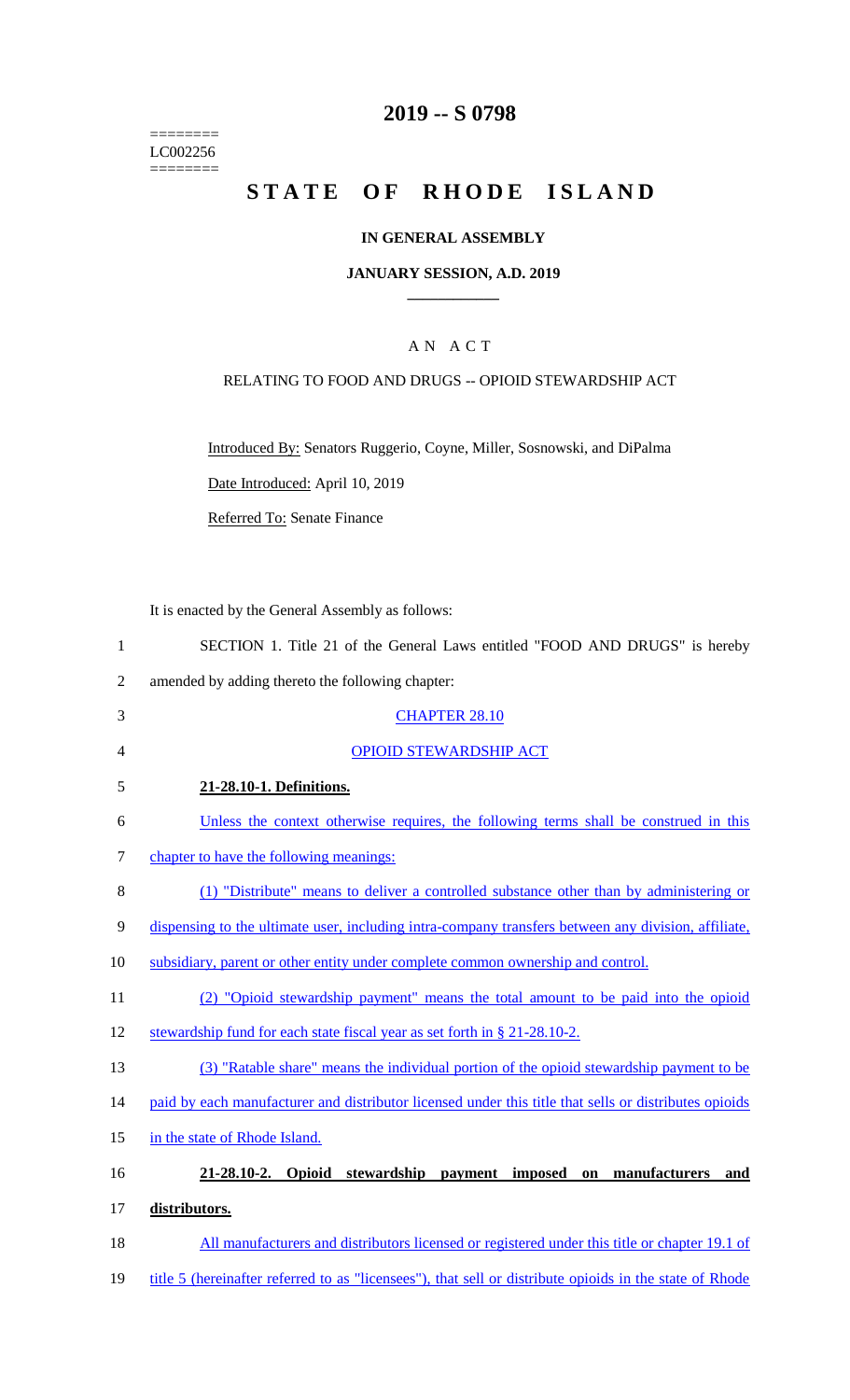| $\mathbf{1}$   | Island shall be required to pay an opioid stewardship payment. On an annual basis, the director of          |
|----------------|-------------------------------------------------------------------------------------------------------------|
| $\overline{2}$ | the department of health shall certify to the state treasurer the amount of all revenues collected          |
| 3              | from opioid stewardship payments and any penalties imposed. The amount of revenues so                       |
| 4              | certified shall be deposited quarterly into the opioid stewardship fund restricted receipt account          |
| 5              | established pursuant to $\S$ 21-28.10-11.                                                                   |
| 6              | 21-28.10-3. Determination of opioid stewardship payment.                                                    |
| 7              | The total opioid stewardship payment amount shall be seven million five hundred                             |
| 8              | thousand dollars $(\text{$}7,500,000)$ annually, subject to downward adjustments pursuant to $\S$ 21-28.10- |
| 9              | <u>9.</u>                                                                                                   |
| 10             | 21-28.10-4. Reports and records.                                                                            |
| 11             | (a) Each manufacturer and distributor licensed to sell or distribute opioids in the state of                |
| 12             | Rhode Island shall provide to the director of the department of health a report detailing all opioids       |
| 13             | sold or distributed by such manufacturer or distributor in the state of Rhode Island. Such report           |
| 14             | shall include:                                                                                              |
| 15             | (1) The manufacturer's or distributor's name, address, phone number, federal Drug                           |
| 16             | Enforcement Agency (DEA) registration number and controlled substance license number issued                 |
| 17             | by the department;                                                                                          |
| 18             | (2) The name, address and DEA registration number of the entity to whom the opioid was                      |
| 19             | sold or distributed;                                                                                        |
| 20             | (3) The date of the sale or distribution of the opioid;                                                     |
| 21             | (4) The gross receipt total, in dollars, of all opioids sold or distributed;                                |
| 22             | (5) The name and National Drug Code (NDC) of the opioid sold or distributed;                                |
| 23             | (6) The number of containers and the strength and metric quantity of controlled substance                   |
| 24             | in each container of the opioid sold or distributed;                                                        |
| 25             | (7) The total number of morphine milligram equivalents (MMEs) sold or distributed; and                      |
| 26             | (8) Any other elements as deemed necessary by the director.                                                 |
| 27             | (b) Initial and future reports.                                                                             |
| 28             | (1) Such information shall be reported annually to the department of health in such form                    |
| 29             | as defined by the director; provided, however, that the initial report provided pursuant to                 |
| 30             | subsection (a) of this section shall consist of all opioids sold or distributed in the state of Rhode       |
| 31             | Island for the 2018 calendar year, and must be submitted by August 1, 2019. Subsequent annual               |
| 32             | reports shall be submitted on April 1 of each year based on the actual opioid sales and                     |
| 33             | distributions of the prior calendar year.                                                                   |
| 34             | (2) For the purpose of such annual reporting, MMEs shall be determined pursuant to a                        |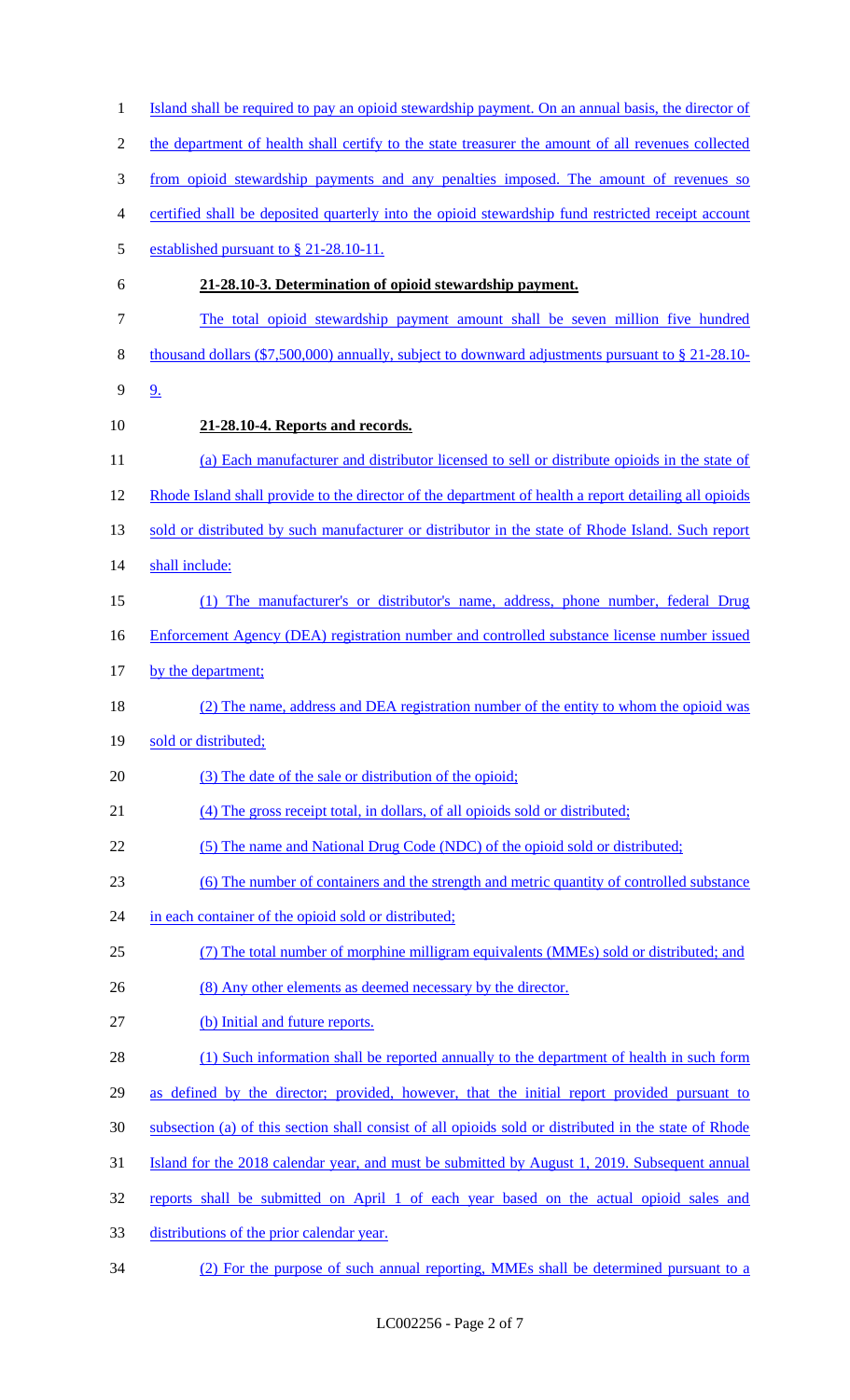1 formulation to be issued by the department and updated as the department deems appropriate. 2 **21-28.10-5. Determination of ratable share.**  3 Each manufacturer and distributor licensed to sell or distribute opioids in the state of 4 Rhode Island shall pay a portion of the total opioid stewardship payment amount. The ratable 5 share shall be calculated as follows: 6 (1) The total amount of MMEs sold or distributed in the state of Rhode Island by the 7 licensee for the preceding calendar year, as reported by the licensee pursuant to § 21-28.10-4, 8 shall be divided by the total amount of MMEs sold in the state of Rhode Island by all licensees 9 pursuant to this chapter to determine the licensee payment percentage. The licensee payment 10 percentage shall be multiplied by the total opioid stewardship payment. The product of such 11 calculation shall be the licensee's ratable share. The department shall have the authority to adjust 12 the total number of a licensee's MMEs to account for the nature and use of the product, as well as 13 the type of entity purchasing the product from the licensee, when making such determination and 14 adjust the ratable share accordingly. 15 (2) The licensee's total amount of MMEs sold or distributed, as well as the total amount 16 of MMEs sold or distributed by all licensees under this chapter, used in the calculation of the 17 ratable share, shall not include the MMEs of those opioids which are: 18 (i) Manufactured in Rhode Island, but whose final point of delivery or sale is outside of 19 Rhode Island; 20 (ii) Sold or distributed to entities certified to operate as chemical dependency 21 professionals, or hospice providers licensed pursuant to chapter 17 of title 23; or 22 (iii) The MMEs attributable to buprenorphine, methadone or morphine. 23 (3) The department shall provide to the licensee, in writing, on or before October 15, 24 2019, the licensee's ratable share for the 2018 calendar year. Thereafter, the department shall 25 notify the licensee in writing annually on or before October 15 of each year based on the opioids 26 sold or distributed for the prior calendar year. 27 **21-28.10-6. Payment of ratable share.**  28 The licensee shall make payments quarterly to the department with the first payment of 29 the ratable share; provided that, the amount due on January 1, 2020 shall be for the full amount of 30 the first annual payment, with additional payments to be due and owing on the first day of every 31 quarter thereafter. 32 **21-28.10-7. Rebate of ratable share.**  33 In any year for which the director determines that a licensee failed to report required 34 information as required by this chapter, those licensees complying with this chapter shall receive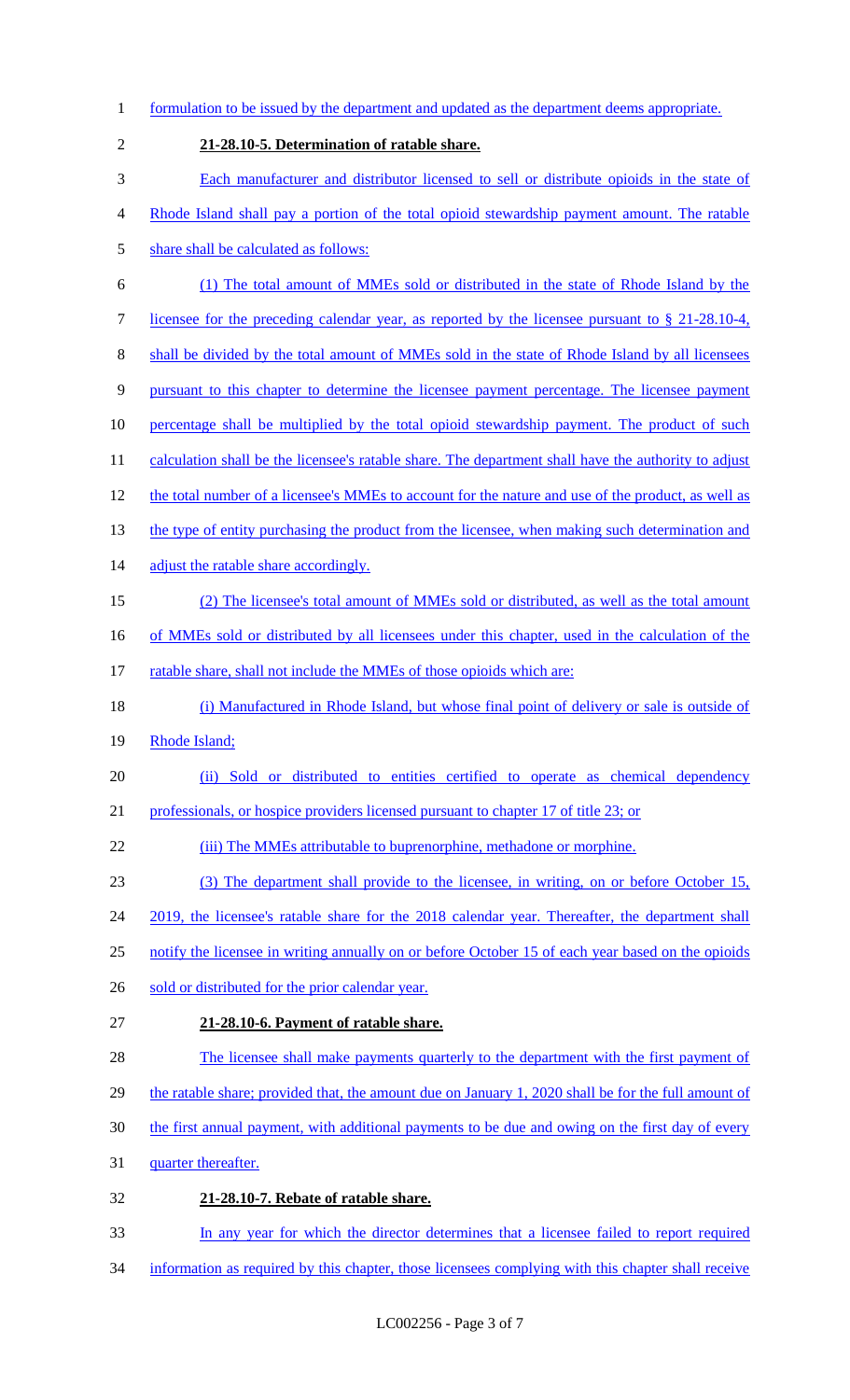- 1 a reduced assessment of their ratable share in the following year equal to the amount in excess of
- any overpayment in the prior payment period.
- **21-28.10-8. Licensee opportunity to appeal.**
- A licensee shall be afforded an opportunity to submit information to the department to
- 5 justify why the ratable share provided to the licensee, pursuant to § 21-28.10-5, or amounts paid
- thereunder are in error or otherwise not warranted. If the department determines thereafter that all
- 7 or a portion of such ratable share, as determined by the director pursuant to §21-28.10-5, is not
- warranted, the department may:
- (1) Adjust the ratable share;
- (2) Adjust the assessment of the ratable share in the following year equal to the amount in
- 11 excess of any overpayment in the prior payment period; or
- (3) Refund amounts paid in error.
- **21-28.10-9. Department annual review.**
- 14 The department shall annually review the amount of state operating funds spent in the
- offices dedicated to substance use disorders within the department of behavioral healthcare,

16 developmental disabilities and hospitals (BHDDH), the executive office of health and human

- 17 services (EOHHS), the department of children, youth and families (DCYF), the Rhode Island
- department of education (RIDE), the Rhode Island office of veterans' affairs (RIOVA), the
- 19 department of corrections (DOC), and the department of labor and training (DLT), for opioid
- prevention, treatment and recovery. The directors of BHDDH, EOHHS, DCYF, RIDE, RIOVA,
- 21 DOC, and DLT shall certify to the department the amount of annual spending for such services,
- 22 utilizing available information on patient demographics and the actual cost of services delivered
- by the state and by state-funded providers. The certification of such spending shall begin in state
- fiscal year 2019, and continue annually thereafter. The total amount of such spending shall be
- provided to the department by the directors of BHDDH, EOHHS, DCYF, RIDE, RIOVA, DOC,
- 26 and DLT no later than June 30 of each year. The director shall certify to the governor the amount
- of annual spending for such services, utilizing available information on patient demographics and
- 28 the actual cost of services delivered by the state and by state-funded providers.
- **21-28.10-10. Penalties.**
- (a) The department may assess a civil penalty in an amount not to exceed one thousand
- dollars (\$1,000) per day against any licensee that fails to comply with this chapter.
- (b) In addition to any other civil or criminal penalty provided by law, where a licensee
- has failed to pay its ratable share in accordance with § 21-28.10-6, the department may also
- assess a penalty of no less than ten percent (10%) and no greater than three hundred percent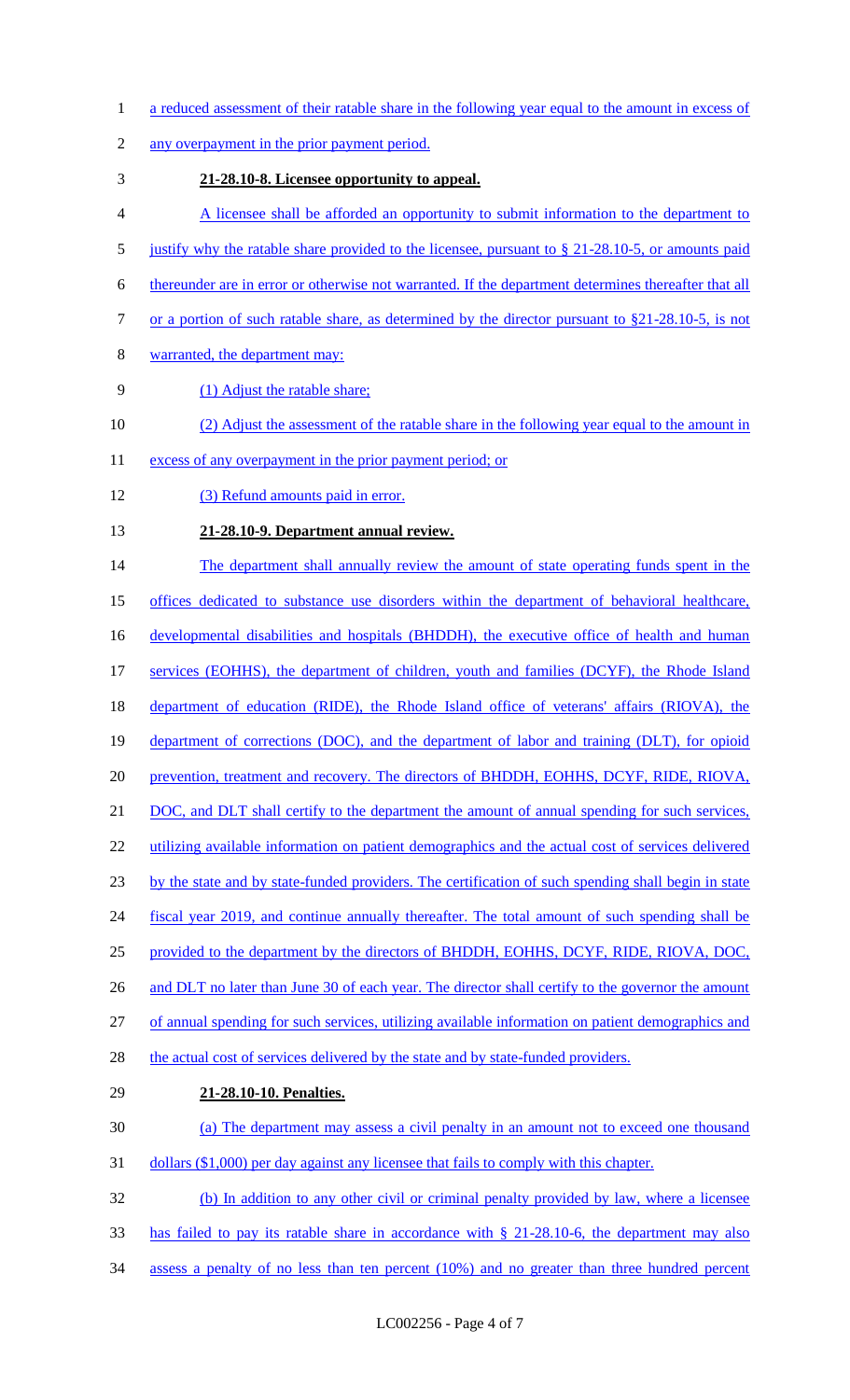- 1 (300%) of the ratable share due from such licensee. 2 **21-28.10-11. Opioid stewardship fund - restricted receipt account.**  3 (a) There is hereby established in the custody of the department of health and the 4 administrator of the division of taxation, a restricted receipt account to be known as the "opioid 5 stewardship fund." 6 (b) Monies in the opioid stewardship fund shall be kept separate and shall not be 7 commingled with any other monies in the custody of the state treasurer and the administrator of 8 the division of taxation. 9 (c) The opioid stewardship fund shall consist of monies appropriated for the purpose of 10 such account, monies transferred to such account pursuant to law, contributions consisting of 11 promises or grants of any money or property of any kind or value, or any other thing of value, 12 including grants or other financial assistance from any agency of government and monies 13 required by the provisions of this chapter or any other law to be paid into or credited to this 14 account. 15 (d) Monies of the opioid stewardship fund, when allocated, shall be available, subject to 16 the approval of the director of the budget, to support programs operated by the Rhode Island 17 department of behavioral healthcare, developmental disabilities and hospitals (BHDDH), the 18 executive office of health and human services (EOHHS), the department of children, youth and 19 families (DCYF), the Rhode Island department of education (RIDE), the Rhode Island office of 20 veterans' affairs (RIOVA), the department of corrections (DOC), the department of labor and 21 training (DLT) or agencies certified, authorized, approved or otherwise funded by the Rhode 22 Island department of health to provide opioid treatment, recovery and prevention and education 23 services. 24 (e) At the request of the budget director, the state comptroller shall transfer monies to 25 support the costs of opioid treatment, recovery, prevention, education services, and other related 26 programs, from the opioid stewardship fund to any other fund of the state to support this purpose. 27 (f)(1) Notwithstanding the provisions of any general or special law, no monies shall be 28 available from the opioid stewardship fund until a certificate of allocation and a schedule of 29 amounts to be available therefor shall have been issued by the director, and a copy of such 30 certificate filed with the general treasurer's office, the chairperson of the house finance committee 31 and the chairperson of the senate finance committee. 32 (2) Such certificate may be amended from time to time by the director, and a copy of 33 such amendment shall be filed with the treasurer, the chairperson of the house finance committee 34 and the chairperson of the senate finance committee.
	- LC002256 Page 5 of 7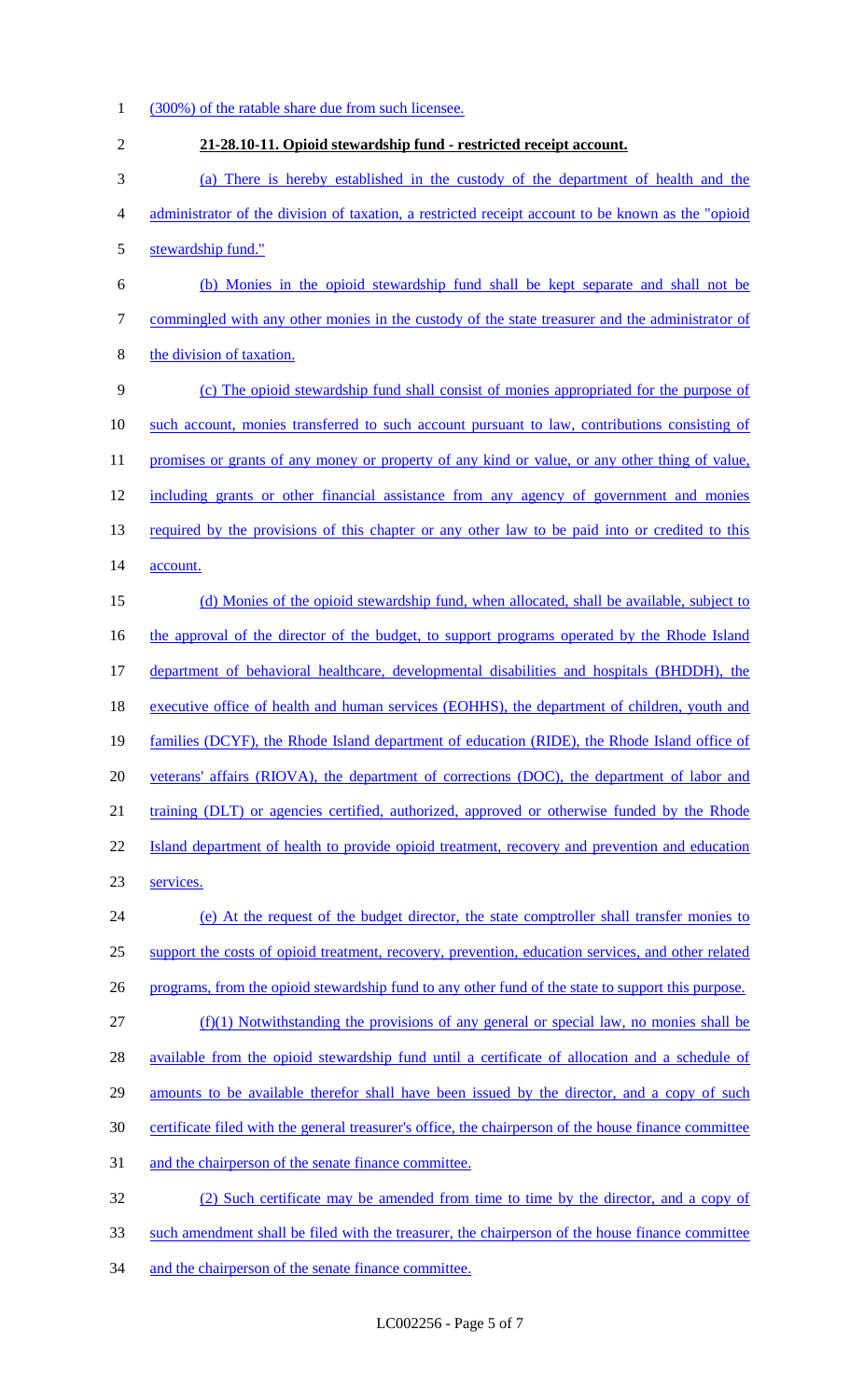# 1 **21-28.10-12. Allocation.**

- 2 The monies, when allocated, shall be paid out of the opioid stewardship fund, and subject
- 3 to the approval of the director pursuant to the provisions of this chapter.
- 4 **21-28.10-13. Severability.**
- 5 If any clause, sentence, paragraph, subdivision, or section of this act shall be adjudged by
- 6 any court of competent jurisdiction to be invalid, such judgment shall not affect, impair, or
- 7 invalidate the remainder thereof, but shall be confined in its operation to the clause, sentence,
- 8 paragraph, subdivision, or section directly involved in the controversy in which such judgment
- 9 shall have been rendered. It is hereby declared to be the intent of the legislature that this act
- 10 would have been enacted even if such invalid provisions had not been included herein.
- 11 SECTION 2. This act shall take effect upon passage.

#### ======== LC002256 ========